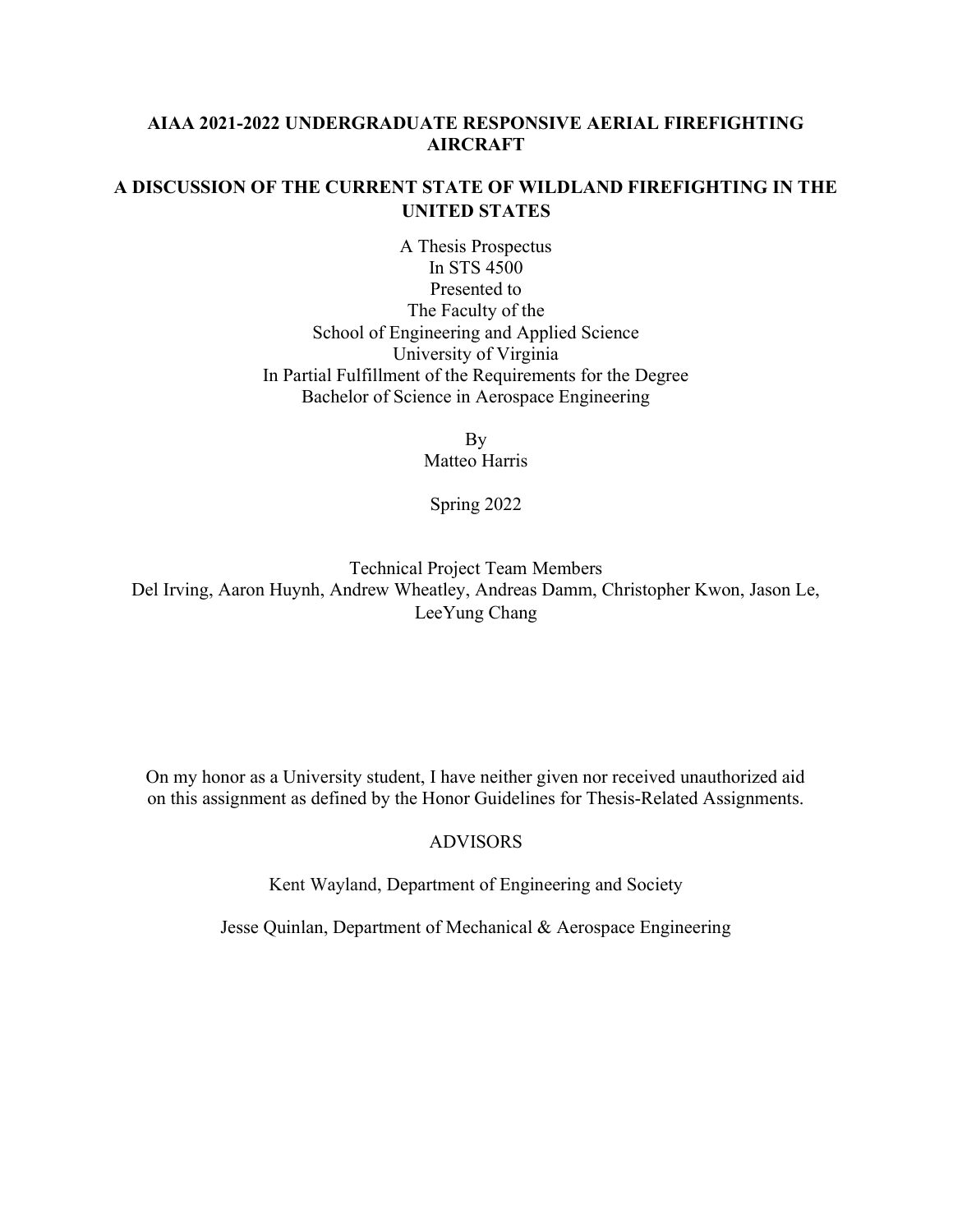#### **Introduction**

Being from California, having the occasional wildfires in my area was something I had grown up with. Trees on Mount Diablo, a mountain seen as the centerpiece of my town, seemed to never get a break from wildfires. We were surrounded with trees burned to crisps on road trips and hikes on the mountain and would have the occasional ashes from the mountain rained onto us under a yellow-tinted sky during recess. Having to evacuate our home gave a sensation of uncertainty to me. I was young when I lived in California and I didn't know exactly what was going on, but I never learned about the actual effects these fires caused until I got older.

What I had not realized was these fires are not the reality everywhere. I was just in one of the hotspots for wildfires, and it is unlikely most people have even been directly impacted by one in their lifetime. There has been a massive increase in their occurrence, with the same fires getting larger and more intense each year (Six trends to know about fire season in the western U.S., 2021). Many regions have experienced droughts in recent years, largely being due to the ongoing increase in temperature throughout the world. These areas become so dry that it is not only easy to start a wildfire, but it gives the fires the ability to easily spread and become harder to put out (Wildfires and climate change, 2021).

A multitude of large wildfires have been witnessed just in the past few years. The Australian bush fires lasted for almost a year. According to the Center for Disaster Philanthropy, record breaking temperatures and fire sizes were recorded in multiple areas of Australia - with over 46 million acres of land burned just during the 2019-2020 wildfire (2019-2020 Australian Bushfires, 2020). The Amazon rainforest wildfires lasted for almost a year as well, which were largely caused by recent deforestation efforts. However, the California wildfires are intriguing. Living in the United States, it seems as if every year a new wildfire in California takes over headlines in the news. Wildfires in this area have not only been occurring at an increasing rate,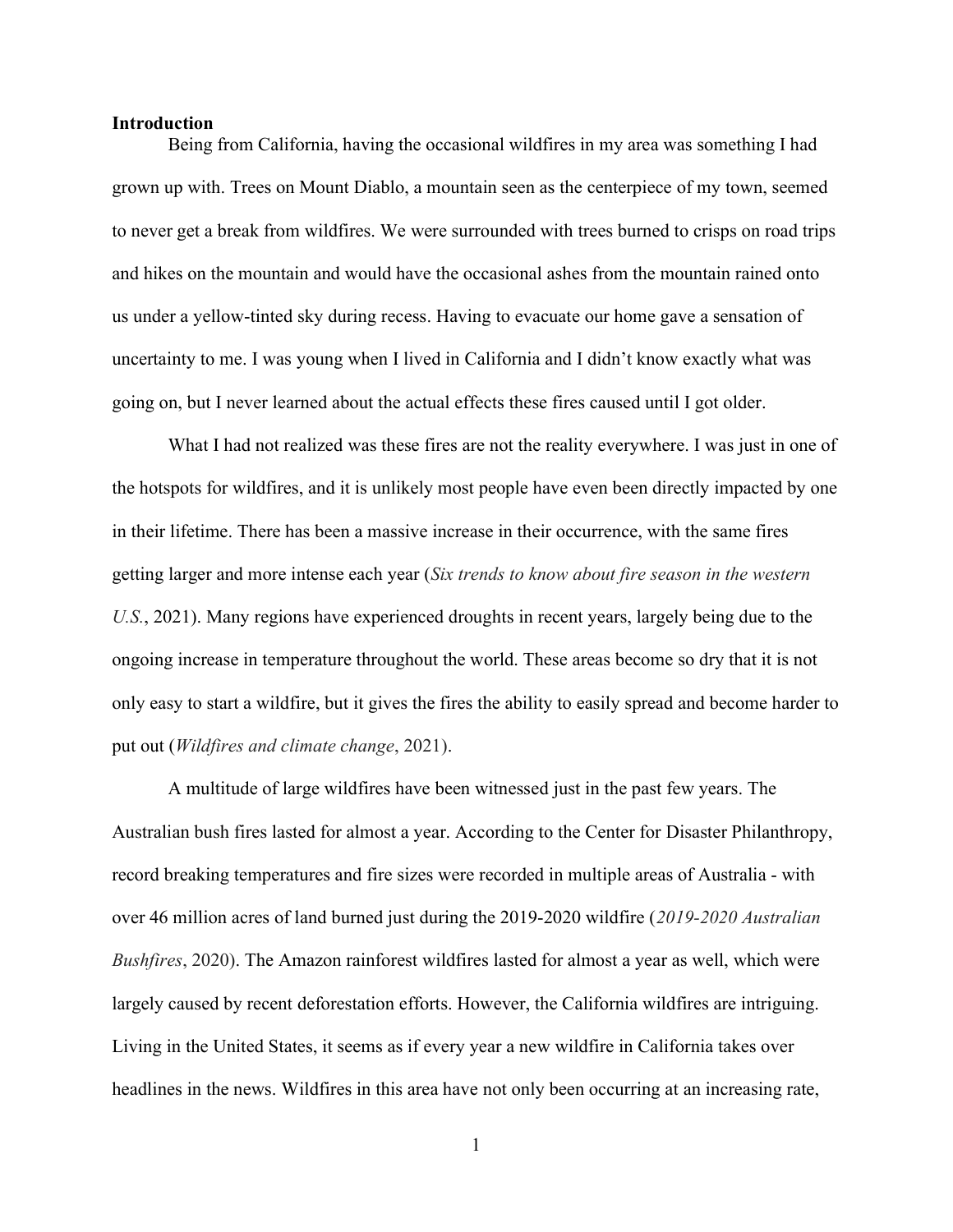but they also have started to affect civilian lifestyle as they are starting to spread more than they used to. The civilian death rate has seen an increase just in the past few years, and, according to a UCSB Emlab study, the estimated value of structure losses have skyrocketed in this same time span as well (Long-term trends in wildfire damages in California, 2019).

Regardless of the reason why fires are becoming more common, it is clear the current method for fighting fires needs to be reevaluated. As mentioned earlier, fires are not only becoming more common, but are also becoming more intense and harder to fight. More land mass and civilized areas are getting destroyed. To revamp the firefighting process to better cater to the more intense wildfires occurring today, there are both technological and social problems that must be addressed. By considering both the technical and social aspects of this sociotechnical challenge, the larger issues of modern aerial firefighting can be tackled instead of focusing solely on one aspect. The intention of this research will be to figure out how the current firefighting system in place is flawed, and to see which actors in the world are causing the fires. I will be outlining the process my technical design team and I are using to develop a specialized firefighting aircraft, which will be done by studying existing aircraft and seeing how they can be improved to fit the needs of modern firefighting missions. I will also be addressing the social issue of the more intense fires in recent years by applying actor-network theory, as I will study the entirety of the firefighting system in place in California and what has gone wrong with it in the past few decades.

### Technical Problem

As previously stated, the number and intensity of wildfires around the world have recently been drastically increasing. However, it does mean that there has never been a better time than right now to start designing aircraft specifically for aerial firefighting. The majority of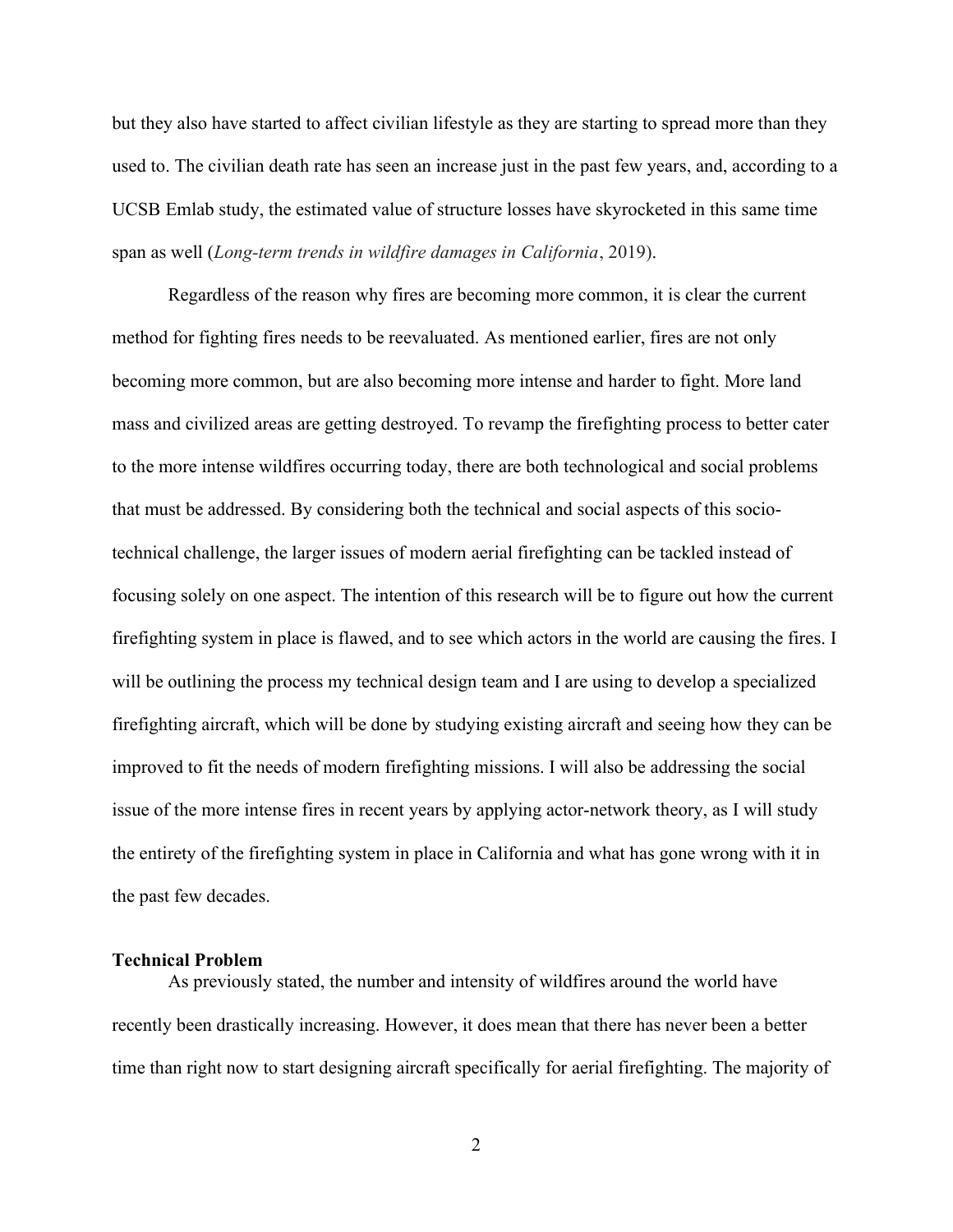aircraft used for modern wildfires tend to be modified commercial or military airframes with extra equipment. Due to a lack of effort to create technology solely meant for aerial firefighting, firefighting aircraft used in modern missions are not specialized to fight fires. Firefighting aircraft used right now to fight fires have external or internal additions to its original design that create inefficiencies, which makes the firefighting process harder than it should be. For example, the DC-10 aircraft is a passenger aircraft. However, this same aircraft has been modified to be capable of carrying 9,400 gallons of payload (such as water or fire retardant) to be used towards fighting wildfires (Firefighting Aircraft Recognition Guide, 2009). An attached tank has been added to the bottom of this plane to give the aircraft a way to unload the payload through a controllable slit. However, this attachment increases the overall drag on the aircraft, which creates stability issues throughout the aircraft, making flying the aircraft difficult. As a result, difficulty in controlling an aircraft will make aerial firefighting difficult when there are multiple other responsibilities, other than flying an aircraft, a pilot has. Creating a new aircraft



Figure 1: Standard view of DC-10 aircraft

specifically meant for fighting wildfires will not directly solve the planet's wildfire problem, (due to social problems), but it is impossible to solve the problem as a whole by only investigating and fixing the social issues of the California wildfires. Designing a new aircraft for these fires, however, is an excellent step forward to control larger fires

that do not seem to halt anytime soon. Technology available today gives engineers the ability to create an optimized aircraft specifically suited to fight wildfires, so it is a technical solution well within reach. Every aircraft tends to have a specific purpose rather than having an aircraft that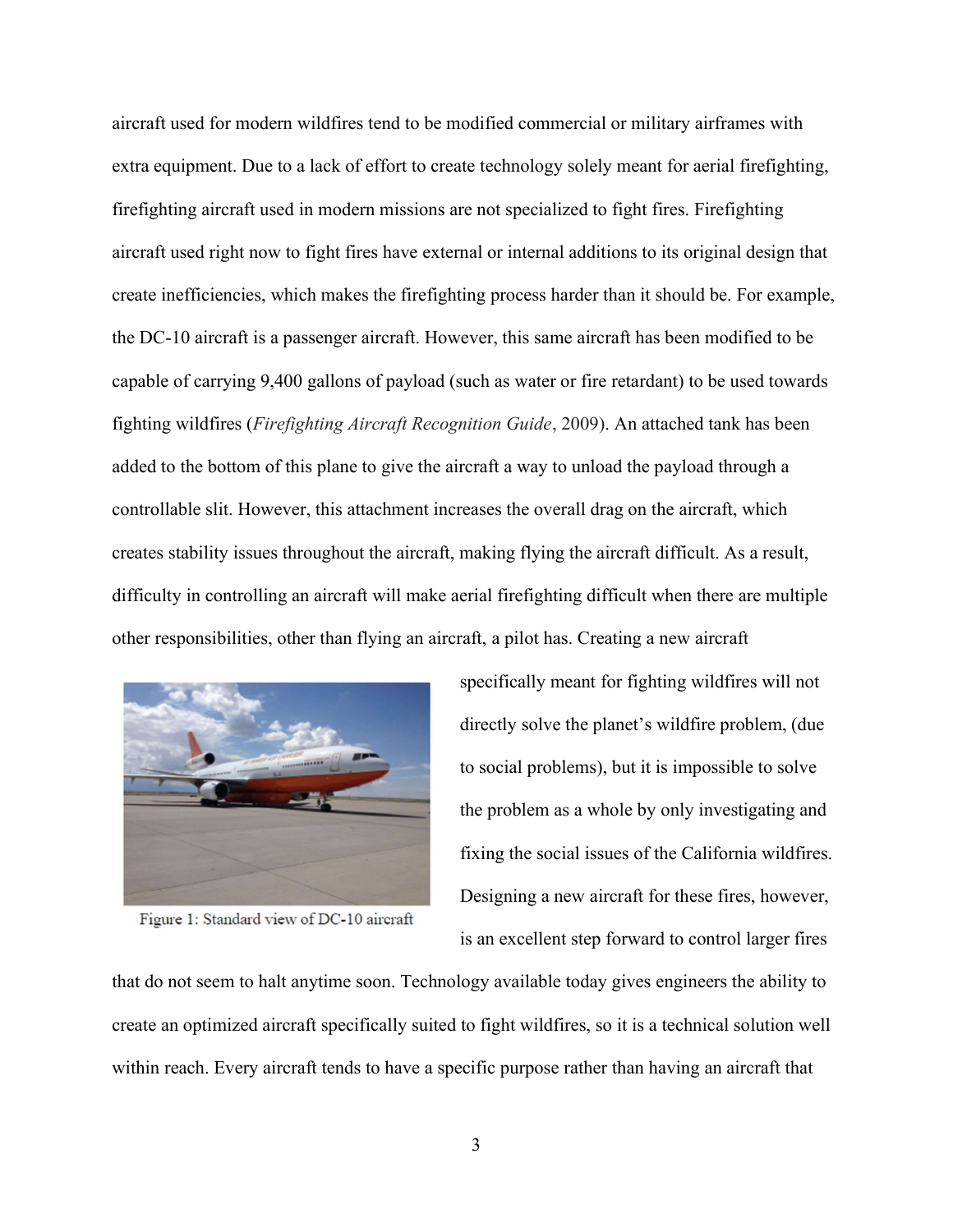fulfills multiple purposes, so getting all these specific purposes implemented onto one aircraft will be challenging. Larger aircraft, such as the DC-10, are specialized at holding large loads of firefighting payload and can travel at very high speeds (10Tanker, 2021). However, the DC-10 aircraft is extremely flawed when mobility, precision and accuracy, overall efficiency, and cost all come into consideration. However, smaller aircraft such as the CL-215 carry significantly less payload but are much more flexible due to their good mobility and ability for sudden speed changes. They can also scoop water (as a payload) from a large enough body of water, rather than needing to land and refill at a far away station. This can be much more time efficient than a bigger plane taking much more time to refill before it can make another drop, which can be crucial in missions with a tight time frame.

To help fix the technical problem of aerial firefighting's technology being up to date, my aircraft design group will be designing a new firefighting aircraft to keep up with fighting fires with large intensities that have been started to be seen in modern day. The new aircraft that will be designed in our technical project will meet multiple requirements to give it as much of a diverse usage as possible. For example, the aircraft will be large enough to hold at least 4000 gallons of 9 lbs/gal retardant. Additionally, it will be mobile enough to travel 300 knots, while having the ability to quickly slow down to 150 knots at 300 foot elevation to drop the payload. My group and I will be creating three-dimensional aircraft designs through Open-VSP, an aircraft design software. It will be ensured that this will be a safe and effective design through making lift, drag, and thrust calculations, and further testing the design through computational fluid dynamics software.

To present a new design for a firefighting aircraft, I will be creating a proposal with seven other students throughout the year in MAE 4650 and MAE 4660 to meet all the given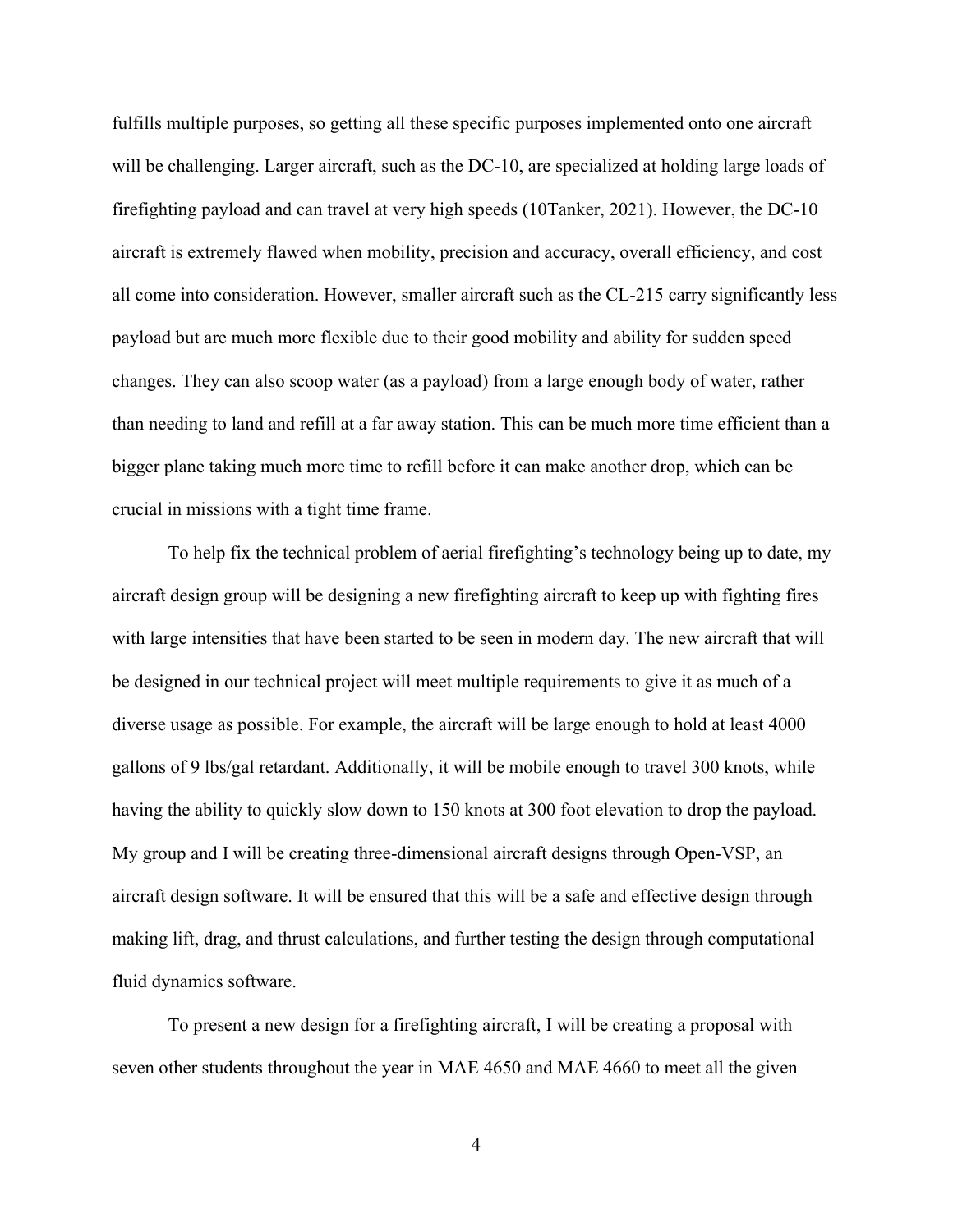requirements for the new aircraft. This proposal will include a written description and graphical representation of our design, geometric description, performance analysis, statements and descriptions of each major component of the aircraft, and a business case analysis. The group will have regular check-ins with each other and with our capstone project advisor Jesse Quinlan to ensure the proposal is finished with effort in a timely manner.

### STS Problem

As mentioned earlier, California has been a host area of multiple large wildfires per year which rate does not seem like it will slow down anytime soon. Higher temperatures in California have been encouraging a drier climate. Specifically in Southern California, the average temperature has increased 3 degrees in the past century (State Key Findings, 2021). By the end of the 21st century, we are expected to see a 5.6 to 8.8 degree increase in temperature as well. Higher temperature means the rate of water evaporating into the air is increasing, which takes it away from soils and surface water.

This is why California has seen so many droughts recently. There is less humidity in the air, and as a result, less precipitation. This makes it much easier for fires to start. Fires start from the combination of heat, fuel, and oxygen (Elements of fire, 2021). These areas are filled with dried up trees and soil, which act as fuel. Therefore, all it takes is just a little bit of heat to get a large fire started. However, what is to blame as a result of this area becoming so dry? The simplest answer is global warming. Anybody who has been paying attention to recent news will know not just California, but the entire planet, has been rapidly increasing in temperature each year (Climate change: Global temperature, 2021). Additionally, climate change is causing the rain patterns to change everywhere in the world, but is severely altering it in parts of California. According to a study from Stanford University, rain patterns in the east coast have been changing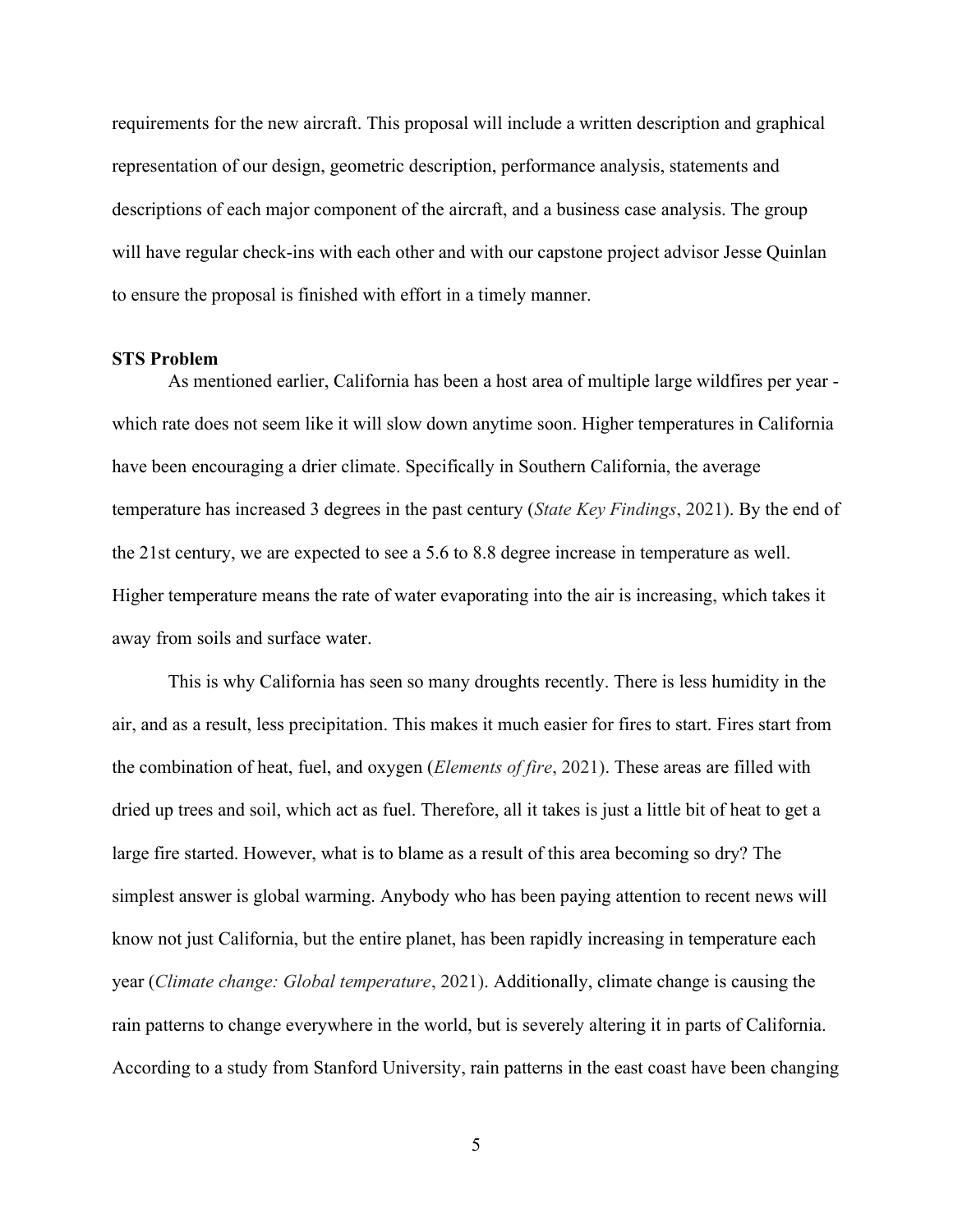at an extreme rate - a rate only possible through human caused global warming (Causes of California drought linked to climate change, Stanford scientists say, 2014). It only makes sense California's rain pattern has seen extreme rate changes like this - areas in California have gone from consistent rain seasons to a couple rain storms a year. The change in rain patterns is not just existent in the United States eastern coast, but has been seen throughout the world. Although there are technical issues with modern firefighting techniques, the whole problem will not be solved without addressing the social implications of wildfires, which means figuring out what is causing the fires to increase in both intensity and occurrence.

Climate change can be connected to many different issues, including government policy, ethical decisions by humans, and even the occurrence of natural climate change throughout long periods of known history. I argue that poor decisions made by both government and society have highly factored into the wildfire season getting significantly worse, and will use actor-network theory, the theory where social and technical existences can have connections to each other in networks, to identify the human and non-human actors which have resulted in the recent extreme wildfire seasons. Using actor-network theory, I will first analyze how the occurrence of more wildfires is due to global warming by connecting wildfires to natural, non-human actors. I will then use governmental figures, policies, and research peoples' ethical roles in society to describe how there are multiple smaller factors at fault for rapid climate change.

### **Conclusion**

To support the management of the severe increased rate of wildfires in recent years, I will analyze and solve the proposed technical and STS problems I have previously stated. I will be designing a new aircraft designed specifically for firefighting purposes, and does so more efficiently than aircraft used today. I will additionally use actor-network theory to make full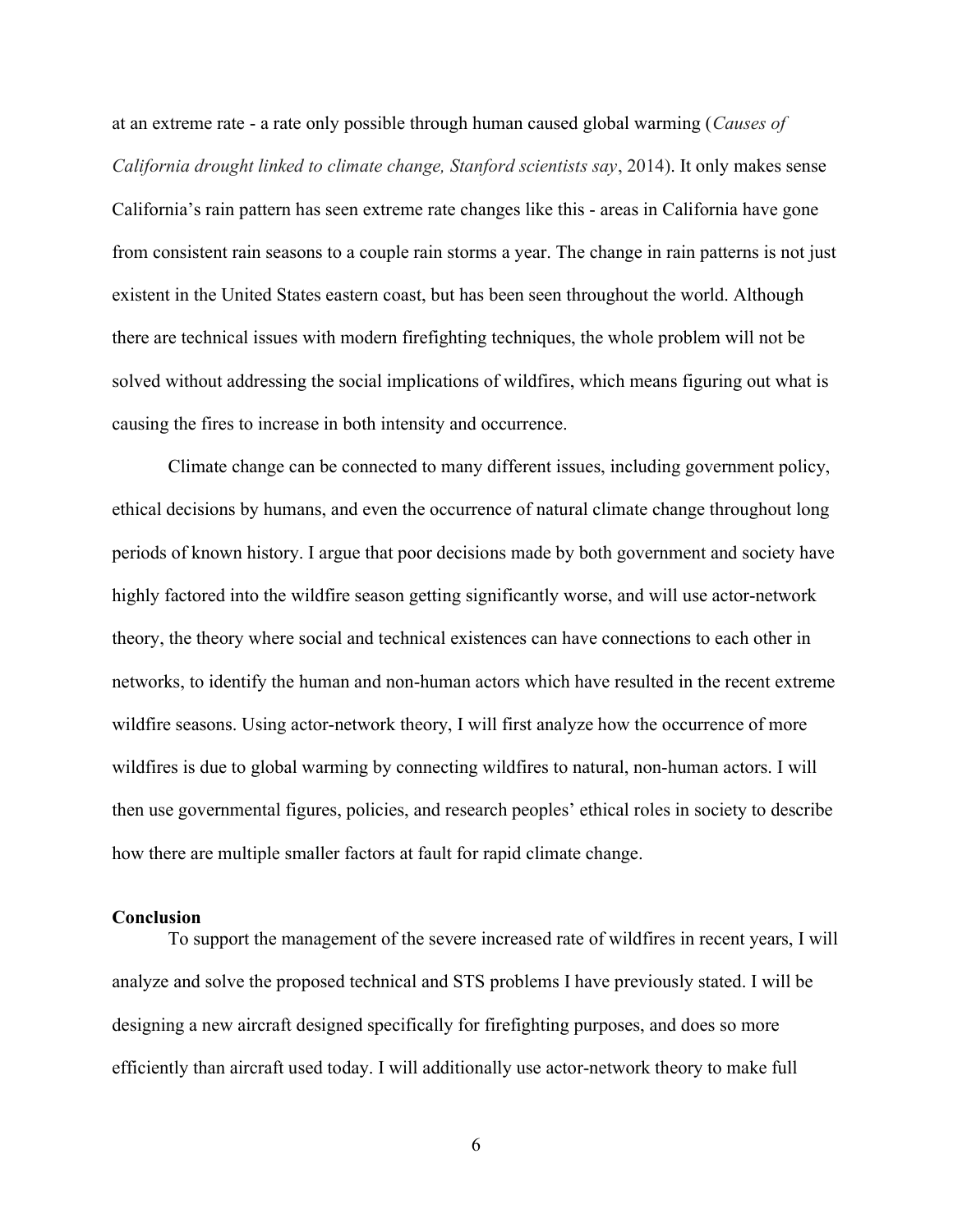connections between increasing wildfires in California, global warming, and the key actors that cause global warming to occur. The results of each project should complement each other, as the technical project will help contain the larger fires that are seen in modern day, while the STS project will find which actors really are to "blame". Solving the problem of wildfires will take a long lasting effort, but one of these problems being solved is not possible without the other. Fighting newer and stronger wildfires effectively can only go so far if they get more severe in the future. Trying to just solve the issue uphand socially will do nothing when the fires are getting worse and there is no efficient aircraft to fight the wildfires. The ability to fight and reduce the more intense wildfires will be possible when both the mentioned technical and social issues are solved.